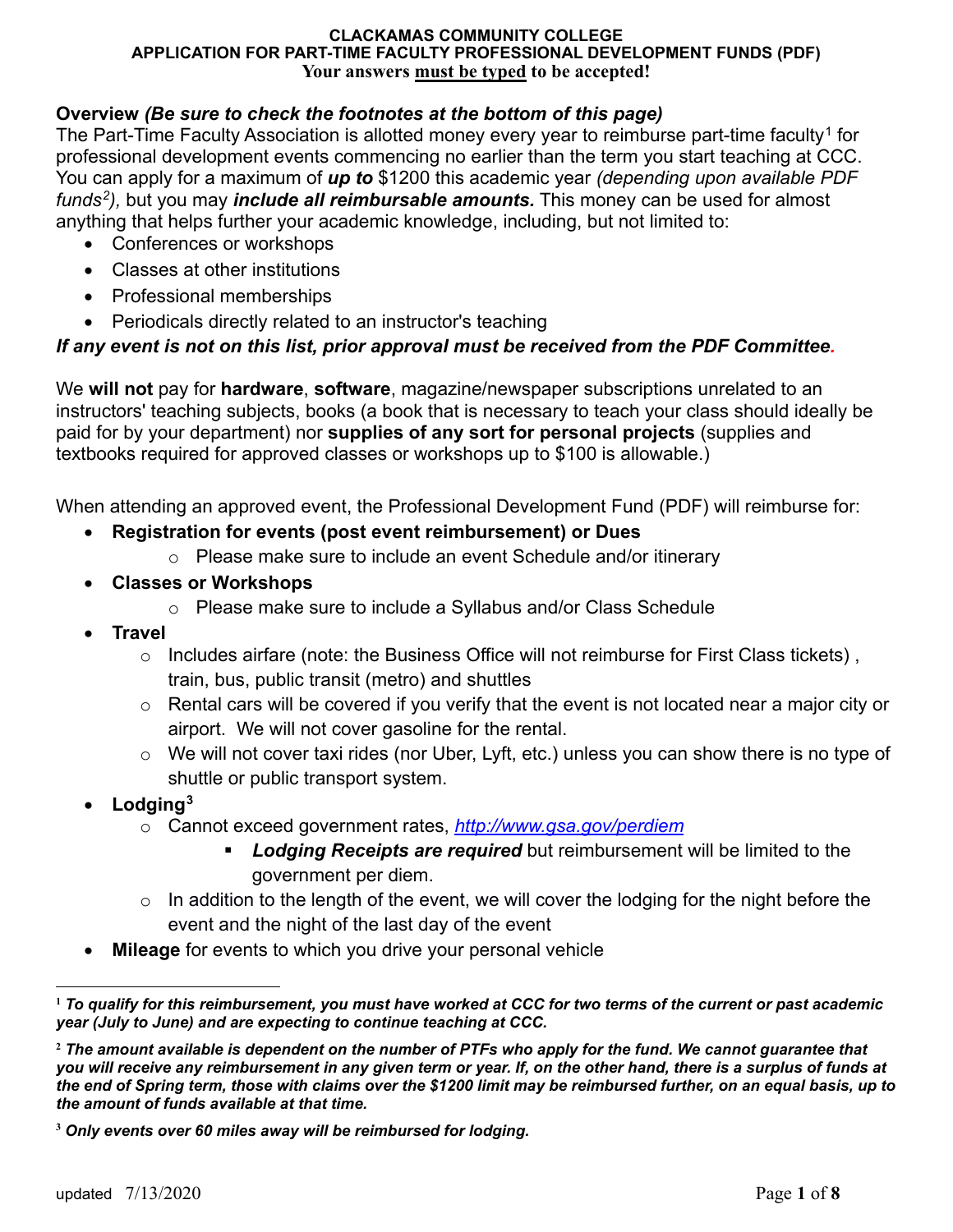- $\circ$  The amount of reimbursement is specified on the travel voucher
- $\circ$  You need to include a map verifying the mileage driven

## • **Some Meals**

 $\circ$  Whether a meal will be reimbursed and which meals are reimbursable depends on your trip. Refer to the attached **Meal Flowchart** diagram to see what you can be reimbursed for. Some trips will require receipt submission, others will not.

If you have questions about whether an event would be covered by PDF, please contact someone on the committee or the committee chair **Chris Dreger. [cdreger@clackamas.edu](mailto:cdreger@clackamas.edu)**

**Remember, you can submit a reimbursement application only after the event has occurred.**  You should have attended the event within the last six months, but check with us if it has been longer as it still may be allowed.

Only completed applications will be considered. Read the application and instructions carefully so that your claim is not rejected.

We process applications once a term. Applications for reimbursement for Fall, Winter and Spring terms must be submitted by the 8<sup>th</sup> week of the term. Applications for reimbursement for Summer term must be submitted by the 7<sup>th</sup> week of that term. (Sometimes these dates are extended because of various circumstances so if yours will be late or if you have a question, contact Chris Dreger [cdreger@clackamas.edu](mailto:cdreger@clackamas.edu) )

Once an application is approved, you will be contacted by a member of the committee. Approved applications are given to Human Resources to process. Once the applications are sent to Human Resources, it can take several weeks to process while the Business Office reviews it.

If you have any questions, contact:

## **Chris Dreger -- cdreger@clackamas.edu voice mail: 503-594-3642**

### **Leslie Ormandy – leslieo@clackamas.edu voice mail: [503-594-3790](tel://15035943790/)**

#### IMPORTANT NOTE FOR PER DIEM as applicable to MEALS:

#### **Payment at per diem**

For travel outside the Portland metro area with an overnight stay, payment for meals is at the per diem rate. Per diem days are documented by a conference brochure, workshop agenda, or other item showing the dates and times of the event. When airline travel is involved, include the airline itinerary in the documentation.

Receipts should not be submitted. No reconciliation between actual expenses and the per diem allowance is made. If actual costs are more than the per diem, the College does not pay the difference to the employee. If actual costs are less than the per diem, the employee retains the difference. Employees may choose to request per diem for fewer days/meals than they are entitled to. Meals covered by per diem should not be charged to a college credit card.

The per diem rate for meals for a full day is the federal GSA meals and incidental expenses rate for the destination a[t http://www.gsa.gov/perdiem.](http://www.gsa.gov/perdiem) Rates are for the federal fiscal year, from October 1 to September 30, so are subject to change each October 1. For travel outside Oregon, the printout of the rates from the GSA website must be included in the payment documentation. The rate includes incidental expenses such as reasonable tipping.

For partial days, the per diem is calculated as follows.

|                  |              | Initial day of travel – leave | Final day of travel |
|------------------|--------------|-------------------------------|---------------------|
|                  | $%$ of total | home                          | – arrive home       |
| <b>Breakfast</b> | 20%          | Prior to 6 am                 | After 6 am          |
| Lunch            | 30%          | Prior to noon                 | After noon          |
| Dinner           | 50%          | Prior to 6 pm                 | After 6 pm          |
| Total            | 100%         |                               |                     |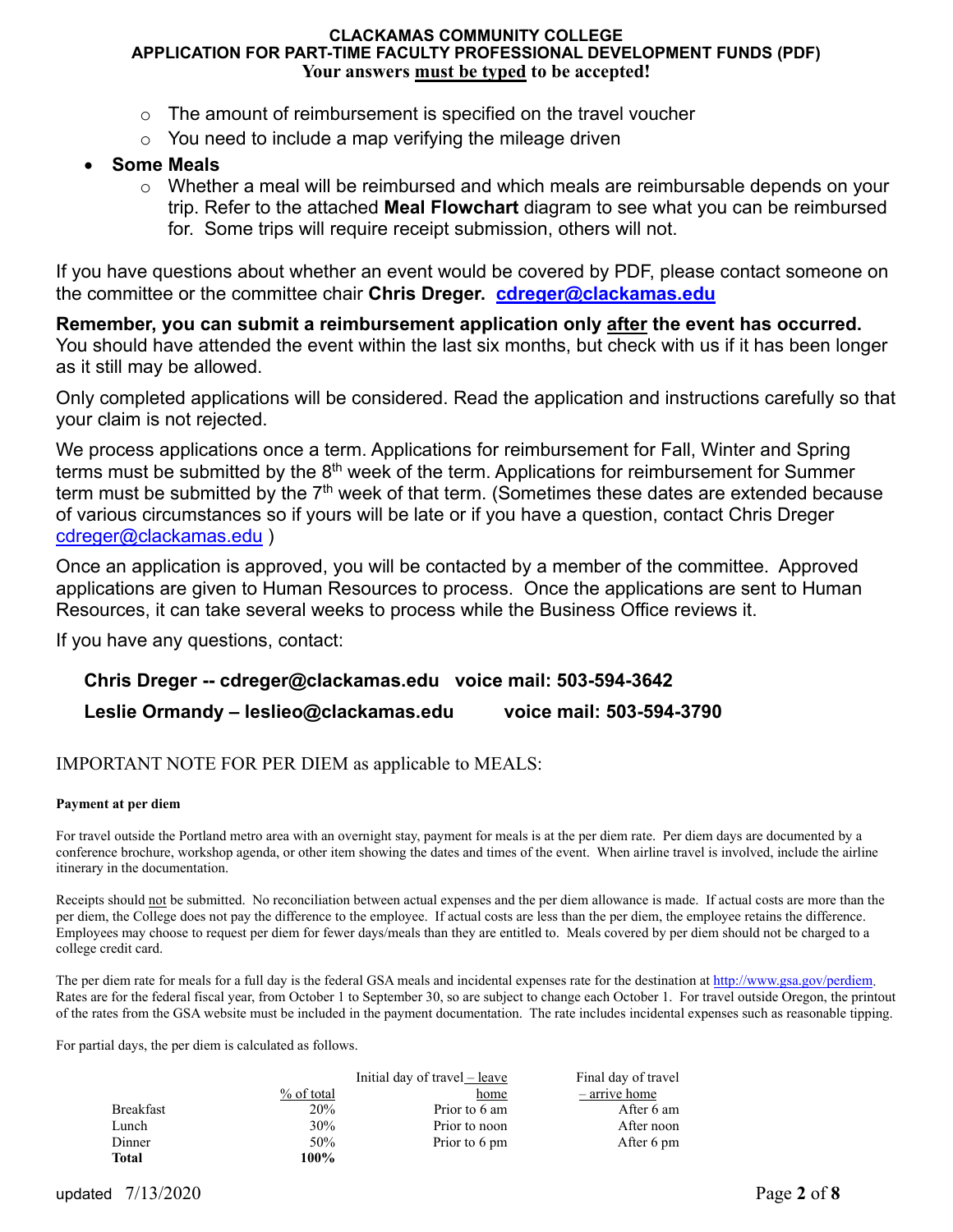*Example: A conference in a location with a \$70 per diem, leaving home Monday morning at 9:00 am and arriving home Tuesday at 8:00 pm, would pay \$126 of per diem -- \$21 of Monday lunch, \$35 for Monday dinner, and \$70 for the full Tuesday.* 

The GSA sets the per diem rates for the contiguous states (CONUS). In general, for travel outside the contiguous US, use the rate for the nearest city within the contiguous states, or consult the Director of Fiscal Services. (The DOD sets rates for non-foreign and non-contiguous entities such as Hawaii and Guam; the State Dept sets the foreign rates. The DOD are typically lower than the State Dept, but both tend to be higher than reasonable.)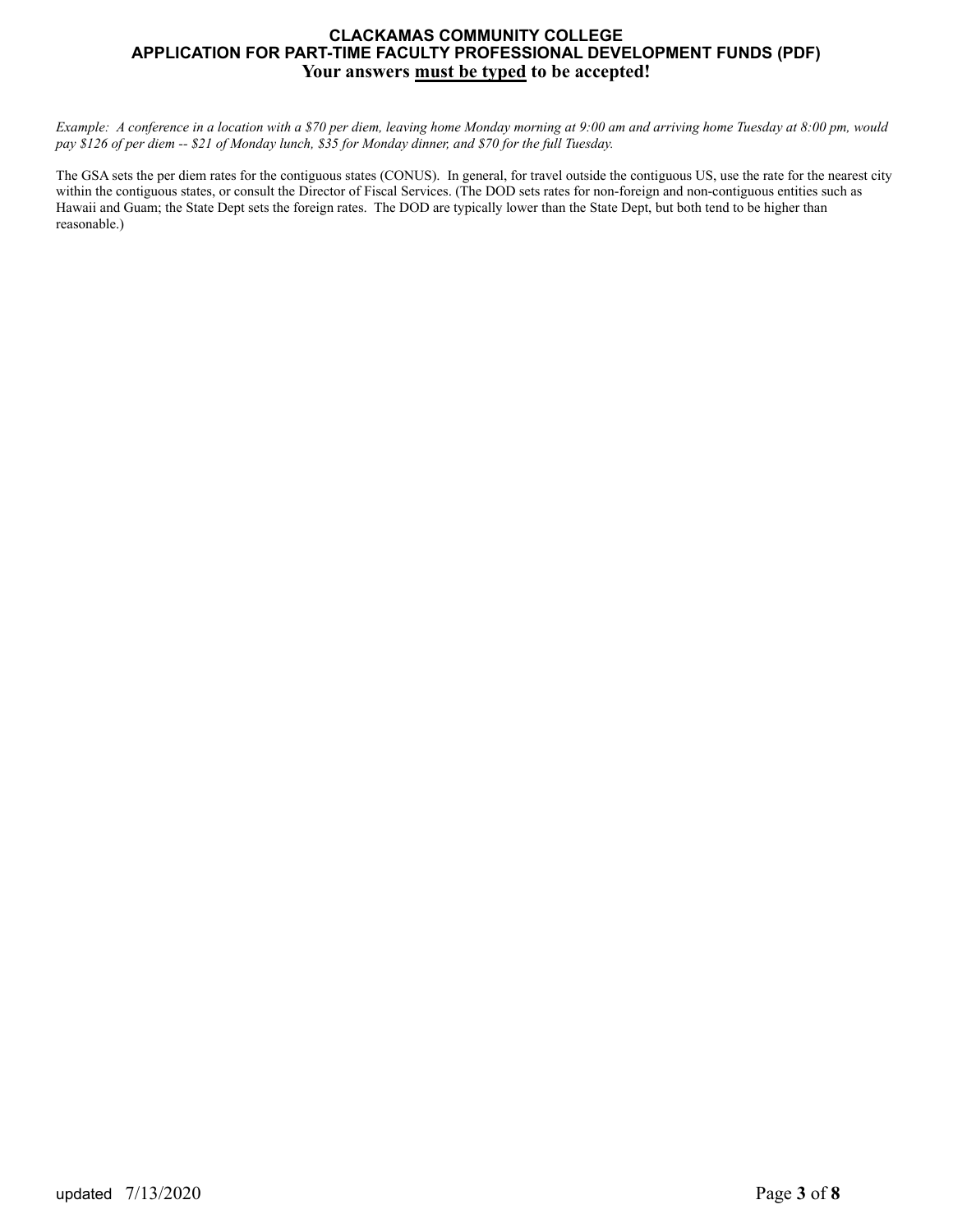|                                                                                                                                                                                                                                                                                                                           | $CCC ID \#$                                                                       |
|---------------------------------------------------------------------------------------------------------------------------------------------------------------------------------------------------------------------------------------------------------------------------------------------------------------------------|-----------------------------------------------------------------------------------|
|                                                                                                                                                                                                                                                                                                                           |                                                                                   |
|                                                                                                                                                                                                                                                                                                                           |                                                                                   |
|                                                                                                                                                                                                                                                                                                                           |                                                                                   |
| A. General Budget Outline (Don't forget to also turn in a Travel Voucher) *                                                                                                                                                                                                                                               |                                                                                   |
| <b>Travel cost</b><br><u> 1989 - Jan James James Jan James James Jan James James Jan James James Jan James James Jan James James Jan J</u><br>Lodging cost<br>the contract of the contract of the contract of the contract of the contract of<br>Lodging cost must not exceed government rate: http://www.gsa.gov/perdiem |                                                                                   |
| Meals<br><b>Refer to attached Meal Flowchart</b>                                                                                                                                                                                                                                                                          |                                                                                   |
| Professional Membership or Dues<br><u>Letter and the subset of the subset of the subset of the subset of the subset of the subset of the subset of the subset of the subset of the subset of the subset of the subset of the subse</u>                                                                                    |                                                                                   |
| Periodicals<br><u> 1980 - Johann Barbara, martin amerikan basar dan basar dan basar dalam basar dalam basar dalam basar dalam ba</u>                                                                                                                                                                                      |                                                                                   |
|                                                                                                                                                                                                                                                                                                                           |                                                                                   |
| <b>Other</b>                                                                                                                                                                                                                                                                                                              |                                                                                   |
| <b>TOTAL**</b>                                                                                                                                                                                                                                                                                                            | *Expense & Travel Voucher is a voucher for ALL and ANY expenses, not just travel. |

*\*\*A maximum of \$1200 for academic year 2020-2021 is allowed.* *\*\*Must match total amount on expense voucher.*

## **B. Attach a Completed Expense & Travel Voucher – THIS IS FOR ALL AND ANY EXPENSES**

- **Put any expense that doesn't have a specific column, in the OTHER column.**
- Your department chair **MUST** sign the voucher as the authorizing signature, but
	- .i. In the current social distancing situation an email authorization of your department chair is acceptable.

## **C. Attach Documentation for Reimbursement Amounts**

- Proof of conference/class & conference/class dates and cost (e.g. print out of schedule or webpage of conference and their pricing, schedule and/or syllabus for class)
- Proof of registration and proof of cost
- Proof of payment (e.g. copies of credit card receipts, processed checks, banks statements) *Please black out all sensitive information*
- a map to verify mileage distance (if claiming mileage for a personal vehicle)
- A printout of the per diem page where you obtained the per diem information.
- additional receipts and proof of costs, if needed for
	- .i. classes
		- .ii. periodicals
		- .iii. professional memberships
		- .iv. supplies for a class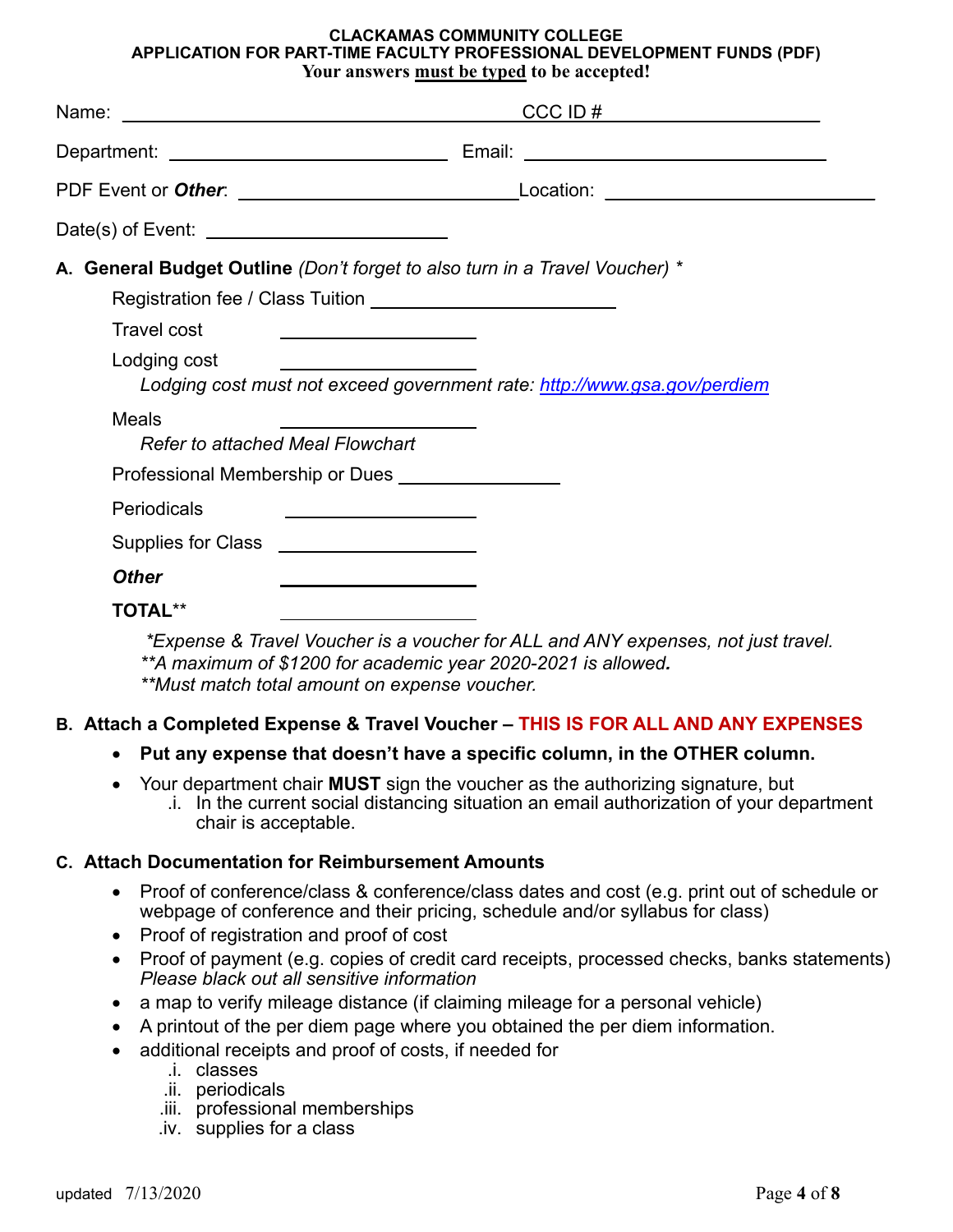## **D. Signatures**

| <b>Applicant Signature</b>                                                    | Date               |  |  |
|-------------------------------------------------------------------------------|--------------------|--|--|
| Department Chair Signature (or during Social Distancing times Email approval) | Date               |  |  |
| <b>Committee Approval:</b>                                                    | Denied<br>Approved |  |  |
| <b>Committee Chair Signature</b>                                              | Date               |  |  |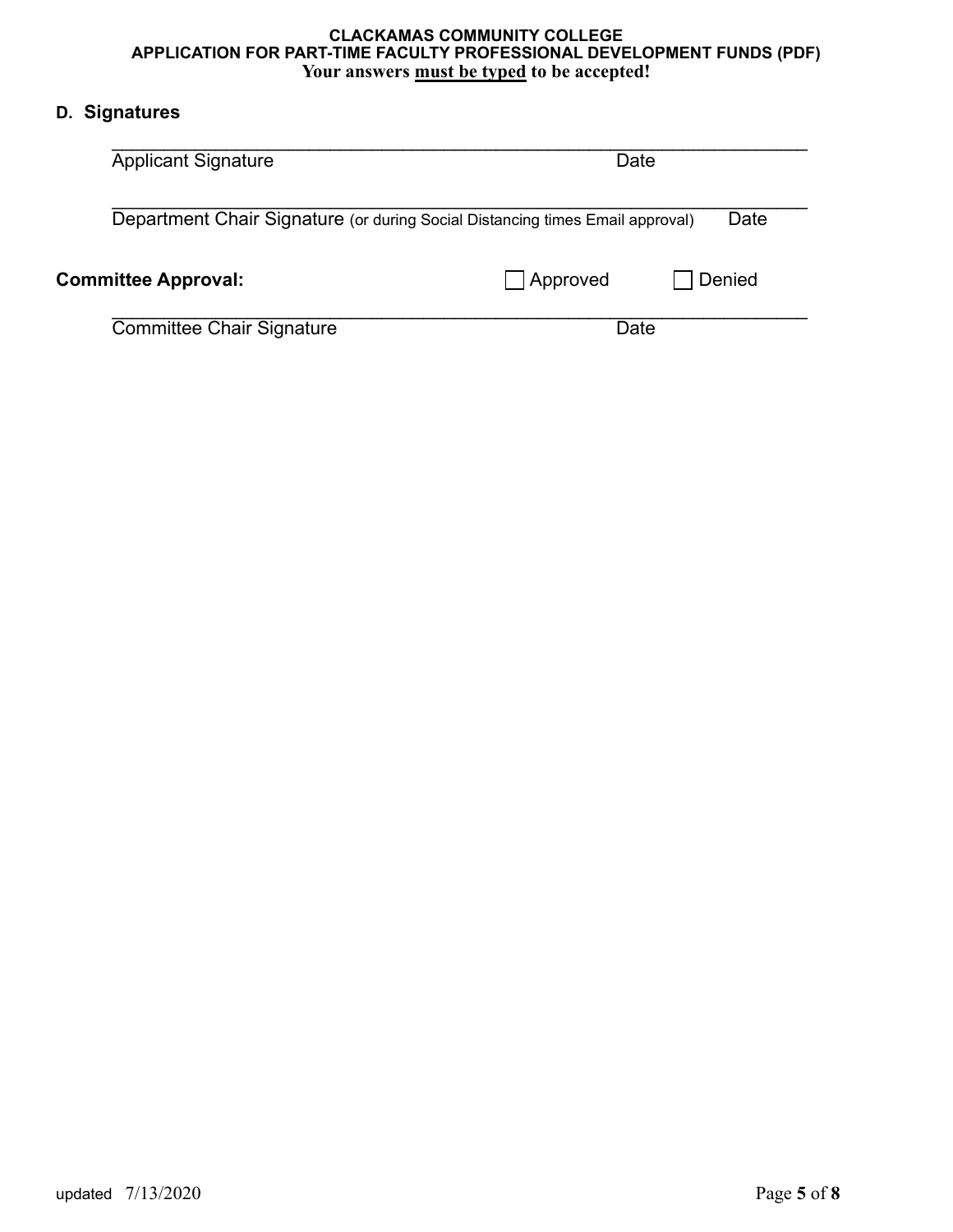## **E. Additional Questions** *(your responses to these must be typed)*

*(Please be detailed, but succinct in your answers. Add an extra page if needed.)*

| 1. Describe your professional development goals below.                                                                                                                                         |  |
|------------------------------------------------------------------------------------------------------------------------------------------------------------------------------------------------|--|
|                                                                                                                                                                                                |  |
|                                                                                                                                                                                                |  |
|                                                                                                                                                                                                |  |
|                                                                                                                                                                                                |  |
|                                                                                                                                                                                                |  |
|                                                                                                                                                                                                |  |
|                                                                                                                                                                                                |  |
|                                                                                                                                                                                                |  |
|                                                                                                                                                                                                |  |
|                                                                                                                                                                                                |  |
| 2. Explain below how the event for which you are asking reimbursement is related to your                                                                                                       |  |
| goals.                                                                                                                                                                                         |  |
|                                                                                                                                                                                                |  |
|                                                                                                                                                                                                |  |
|                                                                                                                                                                                                |  |
|                                                                                                                                                                                                |  |
|                                                                                                                                                                                                |  |
|                                                                                                                                                                                                |  |
|                                                                                                                                                                                                |  |
|                                                                                                                                                                                                |  |
|                                                                                                                                                                                                |  |
|                                                                                                                                                                                                |  |
| 3. Explain below how you will integrate the knowledge gained from this event into your teaching<br>at CCC. How will this help your students? How many students will your participation in this |  |
| event, purchase or membership impact? (A guestimate is fine. If it is a course that usually                                                                                                    |  |
| has 20 folks, multiply that by a year)                                                                                                                                                         |  |
|                                                                                                                                                                                                |  |
|                                                                                                                                                                                                |  |
|                                                                                                                                                                                                |  |
|                                                                                                                                                                                                |  |
|                                                                                                                                                                                                |  |
|                                                                                                                                                                                                |  |
|                                                                                                                                                                                                |  |
|                                                                                                                                                                                                |  |
|                                                                                                                                                                                                |  |
| PDF Event or other<br>Dept.<br>Name                                                                                                                                                            |  |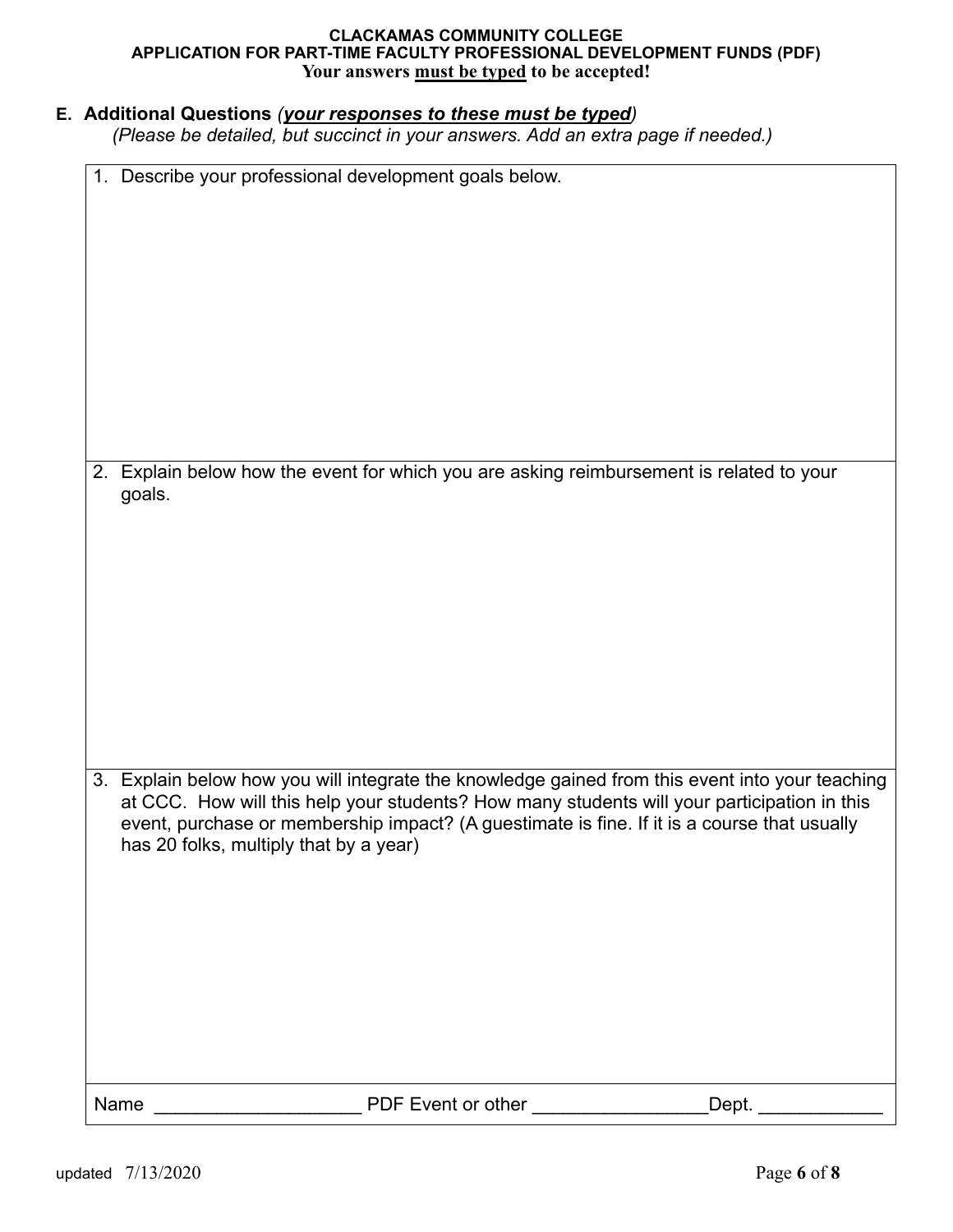# **Checklist**

When you have completed your application please check off that you have included the following items. If an item is not applicable to your application, use NA instead of a check mark. Turn this check list in with your application.

## **Personal Information**

|                    | All information is included and is legible                                                                                                                                                   |
|--------------------|----------------------------------------------------------------------------------------------------------------------------------------------------------------------------------------------|
|                    | I have provided documentation of the dates my event took place.                                                                                                                              |
|                    | <b>Part A - General Budget Outline</b>                                                                                                                                                       |
|                    | <b>Registration Fee</b>                                                                                                                                                                      |
|                    | I have included documentation of my payment as well as documentation of the<br>cost of the event.                                                                                            |
|                    | I have entered this fee in the appropriate area of the travel voucher.                                                                                                                       |
| <b>Travel Cost</b> |                                                                                                                                                                                              |
|                    | I have provided receipts for my airfare, train or bus cost.                                                                                                                                  |
|                    | I have provided documentation of the need of a rental car, cost of car rental<br>and my payment for the rental.                                                                              |
|                    | I have included mileage documentation for use of a private vehicle.                                                                                                                          |
|                    | I have entered these costs in the appropriate area of the travel voucher.                                                                                                                    |
| Lodging            |                                                                                                                                                                                              |
|                    | I have provided documentation of the cost of my lodging and printed out the<br>allowed reimbursement chart from http://www.gsa.gov/perdiem for the area<br>in which the lodging was located. |
|                    | I have entered these costs in the appropriate area of the travel voucher.                                                                                                                    |
| <b>Meals</b>       |                                                                                                                                                                                              |
|                    | I have referred to the Meal Flowchart to determine what I can be reimbursed for.                                                                                                             |
|                    | I have entered these costs in the appropriate area of the travel voucher.                                                                                                                    |
|                    | I have included receipts, if required.                                                                                                                                                       |